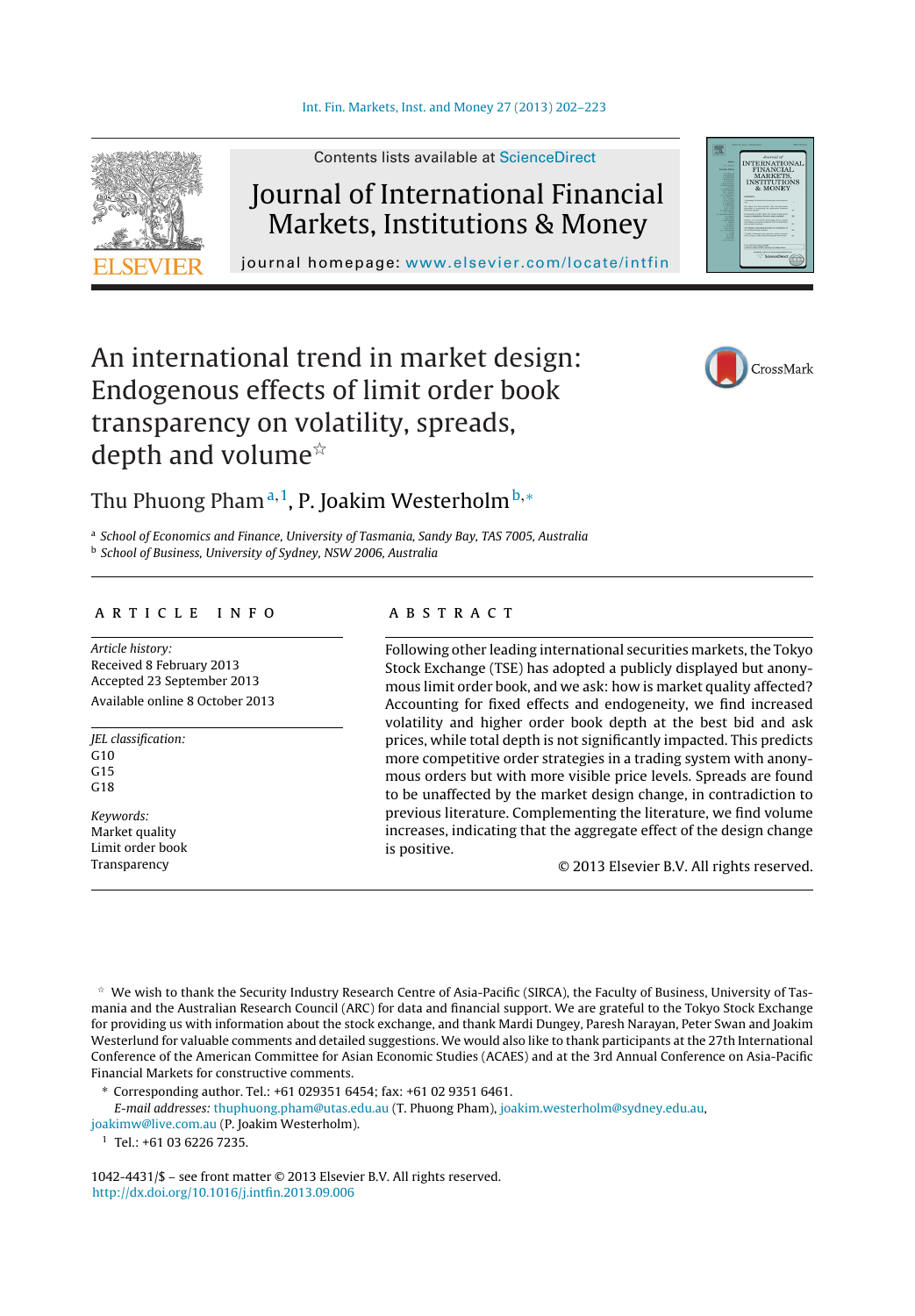#### **1. Introduction**

A recent trend in international securities markets has been to cease disclosing pre-trade broker identification and at the same time increase the visibility of the now anonymous order book.<sup>2</sup> This paper investigates the impact of this common change in pre-trade transparency on market quality. This is an important question as the change in pre-trade transparency may affect market quality in several ways. Anonymous trader identities may potentially have negative effects as the search for counterparties becomes more costly. The ability for brokers perceived as informed to remain anonymous may again have positive effects. A greater transparency ofthe depth ofthe order book is expected to have positive effect, as trades can be executed with greater accuracy when the exact volume on several price levels is known. In this paper we measure market quality as volatility, bid-ask spreads, limit order book depth and volume as we investigate the Tokyo Stock Exchange (TSE), the second largest stock market in the world by market capitalization and fourth by traded value up to  $2009.3$ The TSE ceased to display broker identity to exchange members in June 2003, and simultaneously increased the level of limit order book information by providing the three best bid- and ask-price levels and volumes to the public. This provides us with an excellent opportunity to study the impact on market quality of a common change in market design, and to do so using data from a highly significant stock market that also represents a pure limit order book market rather than a hybrid of dealer- and order-driven markets. The studied change in market design is common for limit order book markets, while hybrid markets tend to provide some transparency of dealer identity. Although we recognize that the market design change investigated in this paper is complex, it is the design of choice for most limit order markets, and hence it is important to provide a more complete picture of the impact of such a common design change. In one previous study, where the 2003 market design change at TSE is included, [Comerton-Forde](#page--1-0) et [al.](#page--1-0) [\(2005\)](#page--1-0) focus on the impact on spreads, which does not provide a complete picture of the impact of the market design change studied here. In addition, we contribute to the literature by addressing the endogeneity problem of previous empirical research that typically examines one statistic for market quality and uses several others as exogenous controls.<sup>4</sup>

We use several alternative metrics for market quality, and methodology that accounts for fixed effects and endogeneity in the included statistics for market quality. We find that volatility increases after the TSE market design change. The depth of the limit order book increases at the best bid and ask prices while total depth is not significantly impacted. Accounting for the interaction between spreads, volatility and volume, we find that spreads are not affected by the design change. Previous literature does not consider the volume effects of transparency. In our paper, we find that volume increases as a result of the TSE design change, which is consistent with the higher volatility.

 $2 \text{ Rindi}$  (2008) points out that almost all the asset markets organized as electronic platforms are anonymous: NYSE's Open Book service shows the aggregate limit-order volume available in the NYSE Display Book system at each price point, but provides no identity of the participants behind these orders. The single platform for NASDAQ-listed securities (NASDAQ's Integrated Single Book), into which the NASDAQ Market Center, Inet and Brut recently merged, is anonymous; all European trading platforms are anonymous, as well as all electronic communication networks and foreign exchange electronic markets (e.g., Electronic Broking System). The Nordic markets have a more complex history. On June 2nd, 2008, NASDAQ OMX Nordic introduced post-trade anonymity on the Helsinki market and the five most heavily traded shares in Stockholm, butin April 2009 the decision regarding Stockholm was reversed and ex-post transparency restored to all but the five largest Helsinki stocks that remain anonymous in real time. Broker identities are revealed at the close of trading. Anonymity was instituted in the Italian secondary market for treasury bonds (MTS) in 1997, in Euronext Paris in 2001, in Tokyo in 2003, in the Italian Stock Exchange (Borsa Italiana) in 2004 and in the Australian Stock Exchange (ASX) in 2005. The Sao Paulo Stock Exchange in Brazil, which provides pre-trade transparency, and the KRX in South Korea, which provides post-trade transparency, are the only markets bucking this trend.

 $^3\,$  Surpassed in market capitalisation by London SE Group in 2009 and Nasdaq OMX in 2010 (NYSE Euronext remaining largest) and surpassed by Shanghai SE in traded value in 2007 (source World Federation of Stock Exchanges).

 $4$  Some empirical work investigating the impact of transparency/opacity alteration begins by pointing out that the change alters trade volume and a variety of measures of volatility, effective and realized spread, depending on which variable the authors treat as the dependent variable. However, typically they treat the remaining market quality metrics as exogenous control variables with no attempt to construct instrumental variables or the use of Two Stage Least Squares. There is one notable exception in [Eom](#page--1-0) et [al.](#page--1-0) [\(2007\),](#page--1-0) which examines the impact of expansions of the best bid and ask levels revealed to the public.